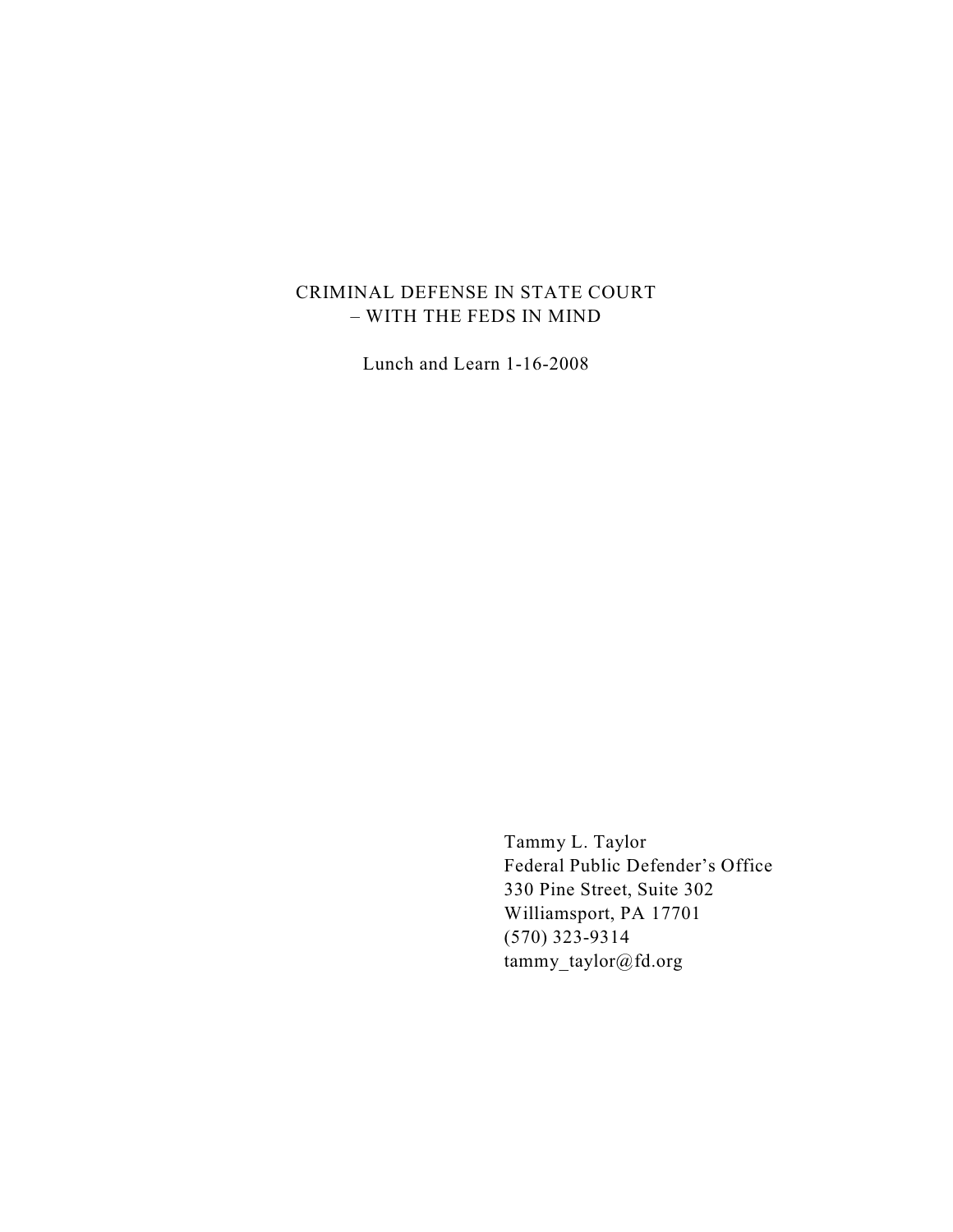## I. CRIMINAL HISTORY POINTS FOR FEDERAL DEFENDANTS

A. Sentences for the following offenses are **never** counted:

Fish and game violations Hitchhiking Juvenile status offenses and truancy Local Ordinance violations (except when also violations of criminal law) Loitering Minor traffic infractions (e.g. speeding) Public intoxication Vagrancy

**PRACTICE TIP:** If the client is offered a summary offense, try to get something on this list. If alcohol is involved, always try for public drunkenness – 18 Pa. C.S.A. § 5505.

B. Sentences for the following offenses are **sometimes** counted\*:

Careless or reckless driving Contempt of court Disorderly conduct or disturbing the peace Driving without a license or with a revoked or suspended license False information to a police officer Gambling Hindering or failure to obey a police officer Insufficient funds check Leaving the scene of an accident Non-support Prostitution Resisting arrest Trespassing

\* counted if the sentence was a term of probation of more than one year or a term of imprisonment of at least thirty days.

**PRACTICE TIP:** If given a choice, always pick disorderly conduct – 18 Pa. C.S.A. § 5503. If a driving offense is involved, always pick careless driving  $-75$ Pa. C.S.A. § 3714. But remember to negotiate a sentence of probation of one year or less or imprisonment of less than 30 days.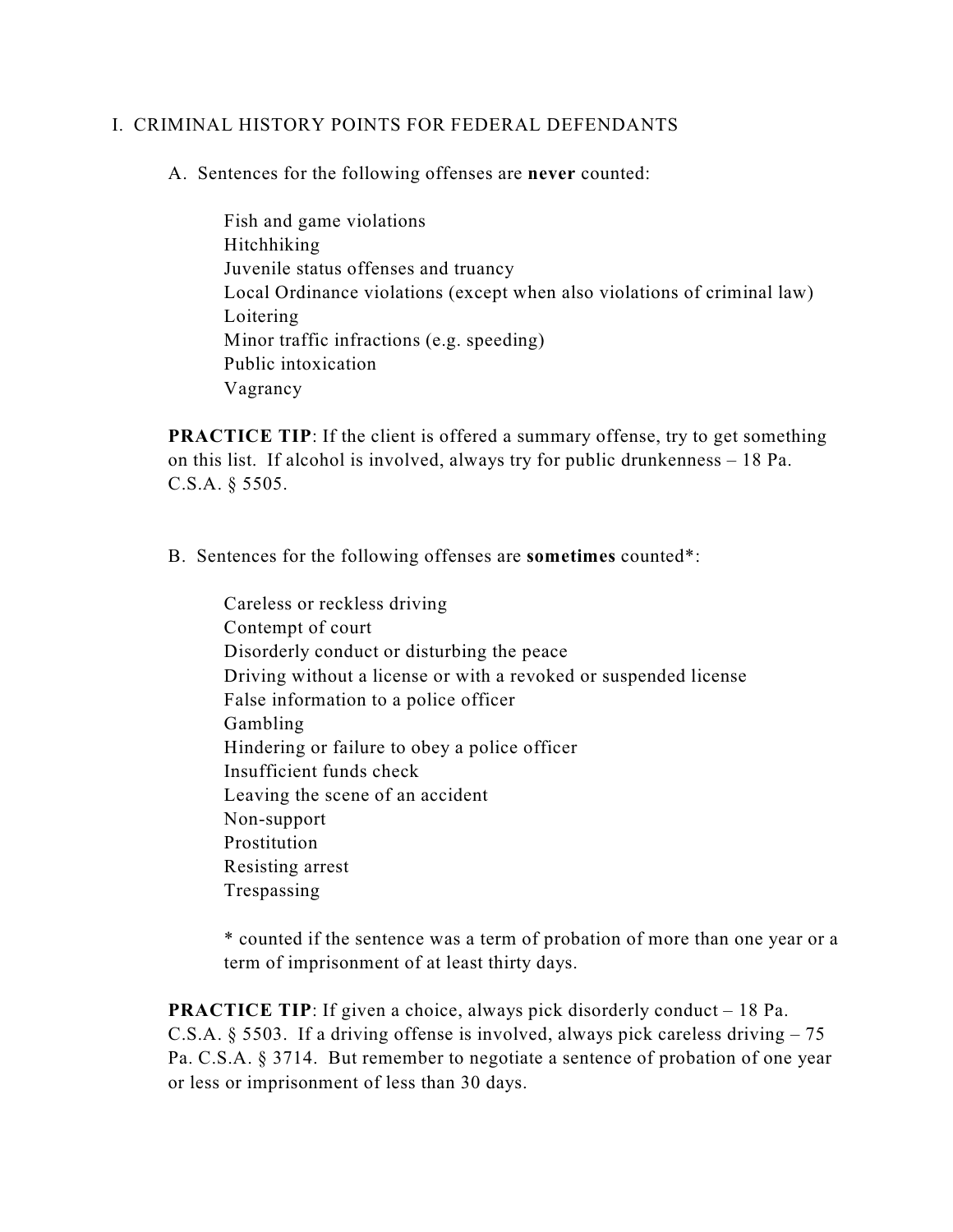- C. Criminal History Points Generally
	- 1. Prior sentence of imprisonment exceeding 1 year and 1 month  $=$  3 points
	- 2. Prior sentence of imprisonment of at least 60 days = 2 points
	- 3. Any other sentence not already counted  $= 1$  point
	- 4. Up to 3 more points depending on status of defendant at time of offense
	- 5. Age of prior conviction may eliminate it from counting
- D. When is a prior, a prior?

If a defendant enters a guilty plea or is found guilty at trial but has not been sentenced prior to sentencing in federal court, the defendant will receive one criminal history point in federal court.

**PRACTICE TIP:** If you know that a federal prosecution is pending at the same time as a state prosecution, do not allow the client to enter a plea or go to trial in state court without first contacting the attorney representing the client in federal court to determine whether it will impact the federal case.

# II. CAREER OFFENDERS (U.S.S.G. § 4B1.1)

- A. Crime of Violence
	- 1. Adult conviction punishable by imprisonment for a term exceeding one year

**PRACTICE TIP:** Any PA misdemeanor 3 will never be a crime of violence. If a client is charged with simple assault as a result of a bar fight or a domestic dispute, try to negotiate a plea to mutual combat  $(M3) - 18$  Pa. C.S.A. § 2701(b)(1).

- 2. Other Qualifications:
	- a. Has as an element the use, attempted use, or threatened use of physical force against the person of another.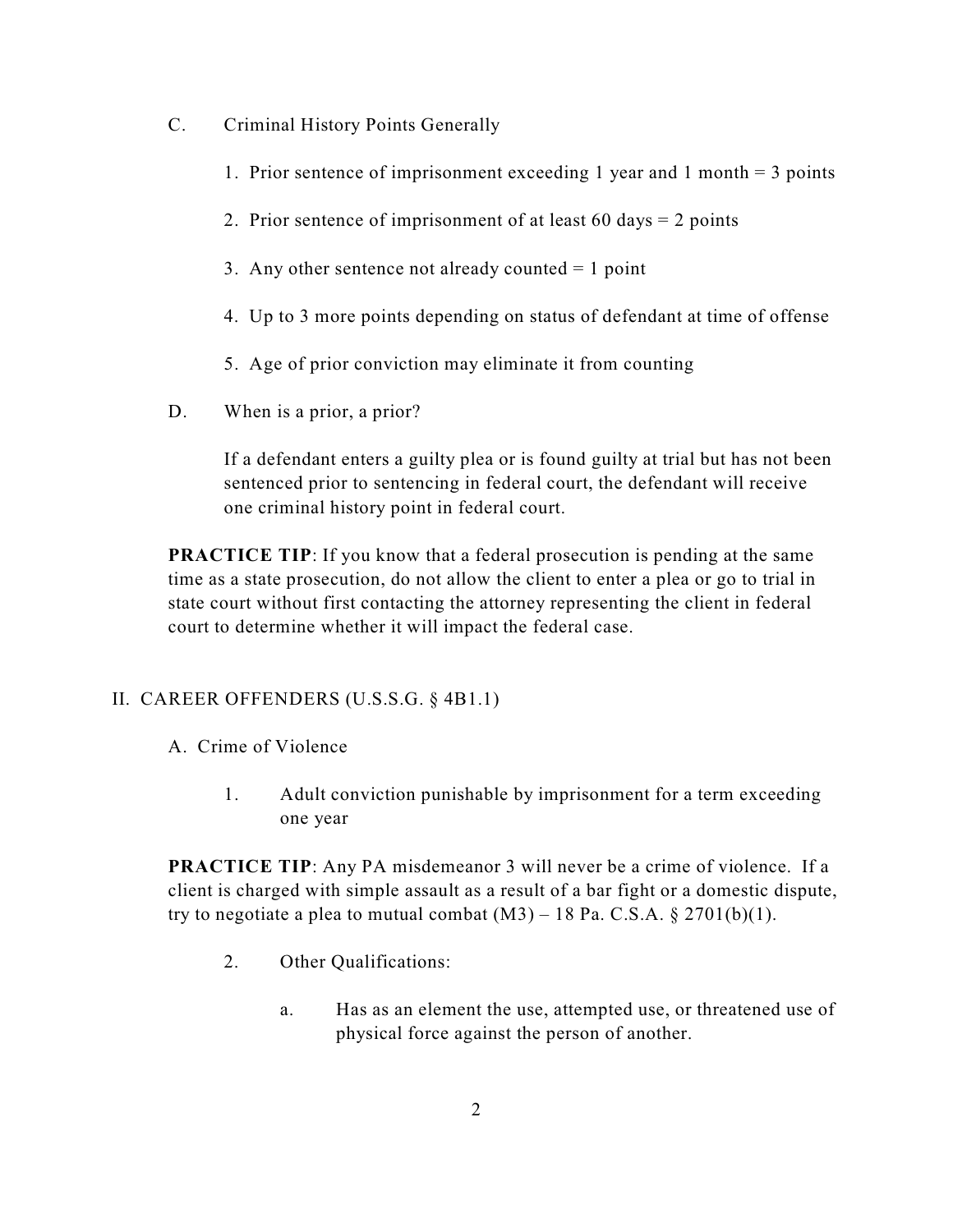- b. Involves conduct that presents serious potential risk of physical injury to another.
- c. Enumerated offenses = burglary of a dwelling, arson, extortion, involves the use of explosives, murder, manslaughter, kidnapping, aggravated assault, forcible sex offenses, robbery, extortionate extension of credit
- 3. Specific Crimes of Violence:

Recklessly endangering another person – 18 Pa. C.S.A. § 2705 Fleeing or attempting to elude police officer  $-75$  Pa. C.S.A. § 3733 Terroristic threats – 18 Pa. C.S.A. § 2706 Possession of a weapon in prison Escape – 18 Pa. C.S.A. § 5121

4. Prior Felon in Possession of a Firearm

– **not** a crime of violence **unless** the firearm was a particular type like a sawed-off shotgun, silencer, bomb or machine gun.

- B. Controlled Substance Offense
	- 1. Adult conviction punishable by imprisonment for a term exceeding one year
	- 2. Simple possession does not qualify but any other offense that prohibits the manufacture, import, export, distribution, or dispensing of a controlled substance or a counterfeit substance qualifies
	- 3. Specific Controlled Substance Offenses

Use of a communication facility – 18 Pa. C.S.A. § 7512 maintaining any place for the purpose of facilitating a drug offense (if the underlying offense would qualify) possessing equipment with the intent to manufacture a controlled substance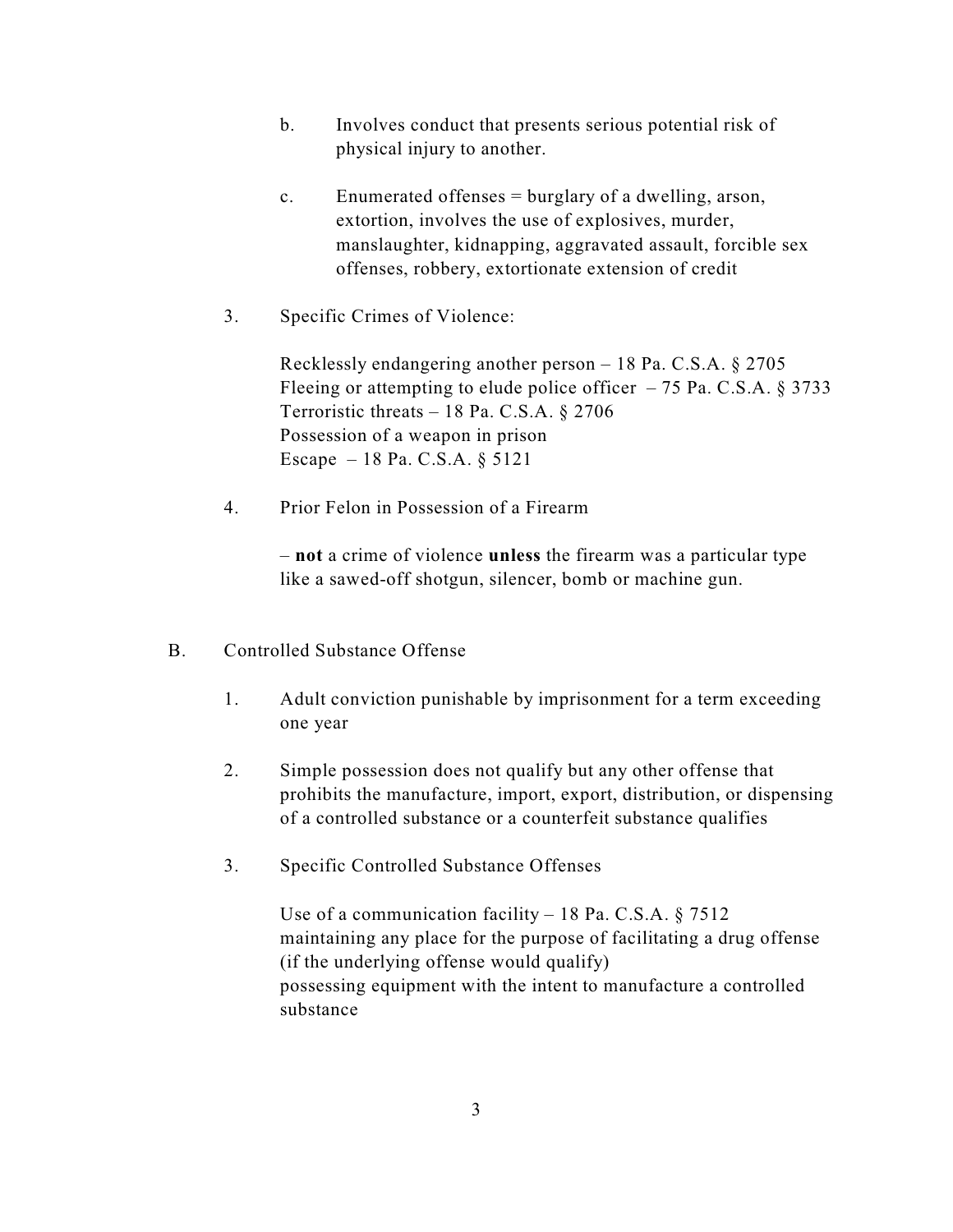### III. DRUGS

- A. PWID and related offenses
	- 1. No drug amount 21 U.S.C.  $\S$  841(b)(1)(C)
		- a. statutory maximum 20 years
		- b. with a prior felony drug conviction, statutory maximum 30 years
	- 2. 100 grams heroin; 500 grams cocaine; 5 grams crack 21 U.S.C. § 841(b)(1)(B)

a. mandatory minimum 5 years and statutory maximum 40 years b. prior felony drug conviction, mandatory minimum 10 years and statutory maximum life

3. 1 kilo heroin; 5 kilos cocaine; 50 grams crack – 21 U.S.C. § 841(b)(1)(A)

> a. mandatory minimum 10 years and statutory maximum life b. prior felony drug conviction, mandatory minimum 20 years and statutory maximum life

c. with 2 prior felony drug convictions, mandatory life

- B. Prohibited Locations 21 U.S.C.  $\S$  860
	- 1. Within 1000 feet of a:
		- a. School

b. Playground – outdoor public facility with at least 3 apparatus  $\&$ parking lot

- c. Housing facility owned by a public housing authority
- d. Youth center recreational center or gymnasium  $\&$  parking lot
- e. Public swimming pool including the parking lot
- f. Video arcade minimum of 10 pinball and/or video machines
- 2. Penalty  $=$  doubles the maximum penalty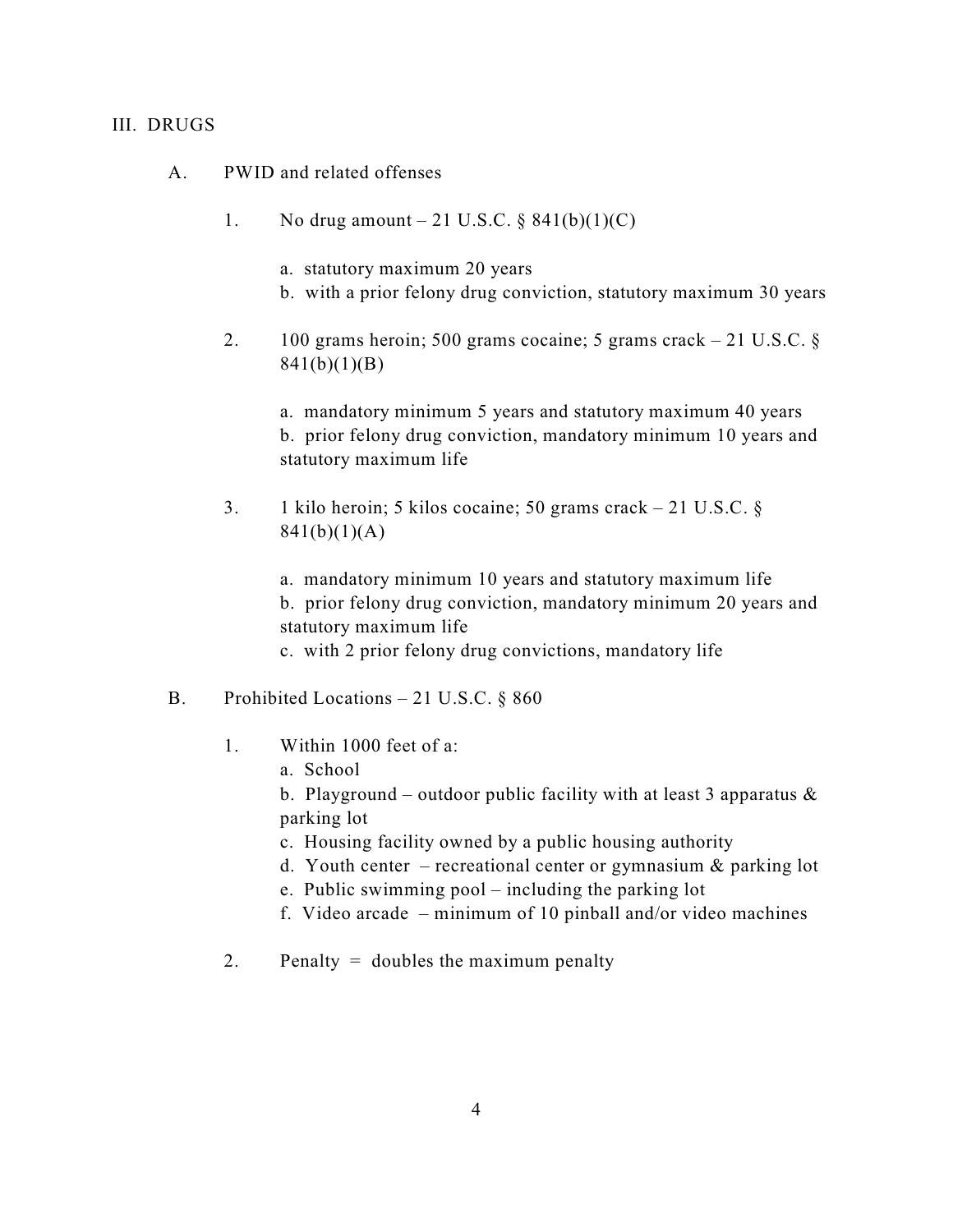- IV. GUNS
	- A. Unlawful Possession of Firearms 18 U.S.C. § 922(g)
		- 1. Who qualifies?
			- a. Anyone with a conviction for a felony OR misdemeanor 1 in PA  $-18$  U.S.C. § 922(g)(1)

– the statute specifically excludes any state offense classified as a misdemeanor and punishable by a term of imprisonment of 2 years or less (18 U.S.C. § 921(a)(20)(B))

- b. A fugitive from justice 18 U.S.C.  $\S 922(g)(2)$
- c. Anyone who is an unlawful user of or addicted to any controlled substance – – 18 U.S.C.  $\S 922(g)(3)$
- d. Anyone who has been adjudicated as a mental defective or committed to a mental institution – 18 U.S.C.  $\S 922(g)(4)$
- e. An illegal alien 18 U.S.C.  $\S 922(g)(5)$
- f. Anyone who has a dishonorable discharge from the Armed Forces  $-18$  U.S.C. § 922(g)(6)
- g. Anyone who has renounced citizenship  $-18$  U.S.C. § 922(g)(7)
- h. Anyone subject to a PFA 18 U.S.C.  $\S 922(g)(8)$
- i. Anyone with a conviction for a misdemeanor crime of domestic violence –18 U.S.C.  $\S$  922(g)(9); 18 U.S.C.  $\S$  921(a)(33)
- 2. What qualifies as a firearm?  $(18 \text{ U.S.C.} \S 921(a)(3))$ 
	- a. any weapon which will or is designed to or may readily be converted to expel a projectile by the action of an explosive; – no requirement that the weapon be operable
	- b. the frame or receiver of any such weapon;
	- c. any firearm muffler or firearm silencer;
	- d. any destructive device (bomb, grenade, rocket, missile, etc.);
- 3. What does NOT qualify as a firearm?  $(18 \text{ U.S.C.} \S 921(a)(16))$ 
	- a. antique firearms manufactured in or before 1898
	- b. replicas not designed for using conventional ammo or the ammo is no longer manufactured in the United States or available in the ordinary channels of commercial trade
	- c. muzzleloaders use black powder, not fixed ammo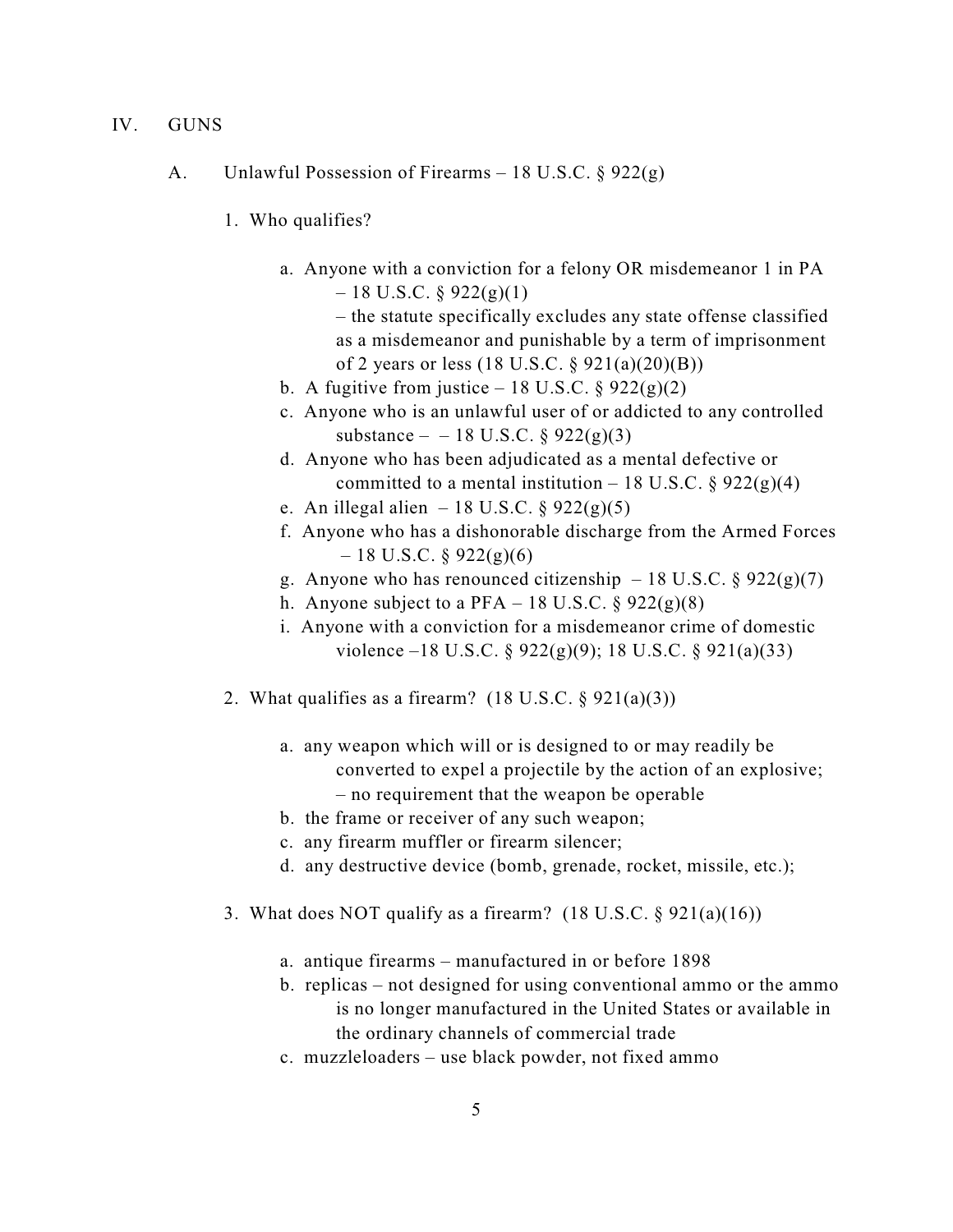4. Ammunition is also prohibited.

 $-$  ammo is defined in 18 U.S.C. § 921(a)(17)

- 5. Penalty = statutory maximum of 10 years (18 U.S.C.  $\S$  924(a)(2))
- B. Armed Career Criminal Act 18 U.S.C. § 924(e)
	- 1. Who qualifies?

A prohibited person being prosecuted under 18 U.S.C. § 922(g) who has three previous convictions for a violent felony or a serious drug offense committed on occasions different from one another.

- 2. Penalty = mandatory minimum 15 years
- C. Gun & Crime of Violence or Drug Trafficking Offense 18 U.S.C. § 924(c)

1. Penalty = consecutive mandatory minimum terms of 5, 7 or 10 years depending on conduct with gun

2. Stacking of mandatory minimums for second or subsequent offense  $(5 \text{ years} + 25 \text{ years})$ 

*Deal v. United States*, 113 S.Ct. 1993 (1993)(finding that second or subsequent conviction can be in the same indictment for purposes of enhanced sentenced under 18 U.S.C.  $\S$  924(c)(1)(C))

3. Better to Receive Than Give A Gun For Drugs

*Watson v. United States*, 128 S.Ct. 579 (2007): The Supreme Court decided unanimously that one does not "use" a gun, for purposes of imposing a mandatory 5 year sentence, if the person receives the gun in trade for drugs.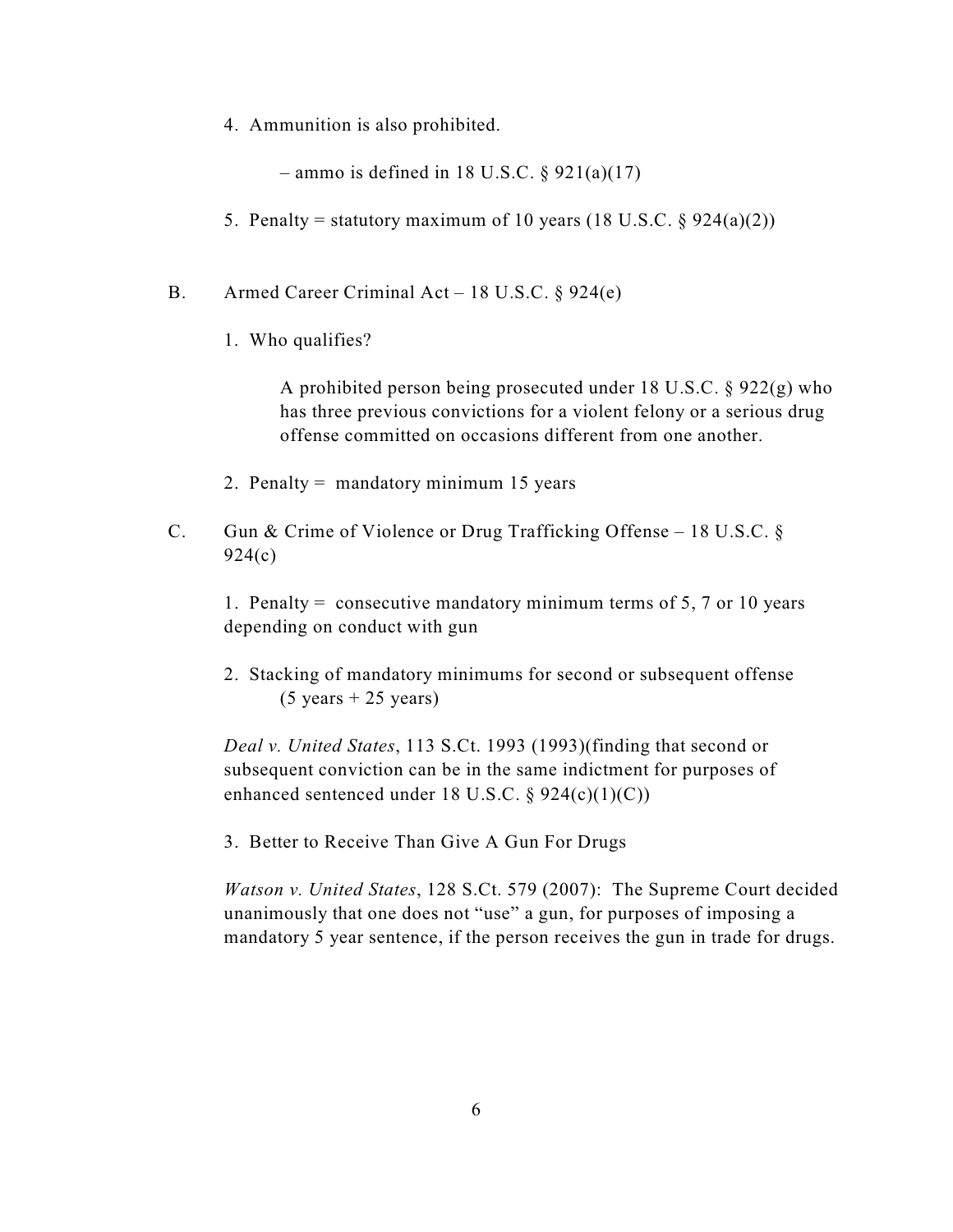### V. SEX OFFENDERS

- A. Jacob Wetterling Crimes Against Children and Sexually Violent Offender Registration Program – 42 U.S.C. §§ 14071 - 14073 (enacted September 13, 1994 and to be repealed as of July 27, 2009)
	- 1. Required states to establish a sex offender registry
	- 2. Pennsylvania Law regarding registration 42 Pa. C.S.A. § 9795.1
		- a. Ten year period of registration  $-42$  Pa. C.S.A. § 9795.1(a)

– kidnapping of a minor, luring a child into a motor vehicle, institutional sexual assault, indecent assault (M1 or higher), incest of a minor, prostitution or a minor, obscene materials involving a minor, sexual abuse of children, unlawful contact with a minor, sexual exploitation of children

b. Lifetime registration  $-42$  Pa. C.S.A. § 9795.1(b)

– repeat offenders, rape, IDSI, sexual assault, aggravated indecent assault, incest (victim under 12); – sexually violent predators – 42 Pa. C.S.A.  $\S$  9792

c. Natural disasters or other event requiring evacuation of residences do not relieve individuals of the duty to register  $-42$  Pa. C.S.A. § 9795.1(c)

3. Pennsylvania Registration Procedures – 42 Pa. C.S.A. § 9795.2

a. Register with the PSP with information about residence, employment and school enrollment upon release, parole or a sentence of intermediate punishment or probation

b. Register with the PSP within 48 hours of a change in residence, employment, or school

c. Penalty for failure to register  $-18$  Pa. C.S.A. § 4915

– felony ranging from third degree to first degree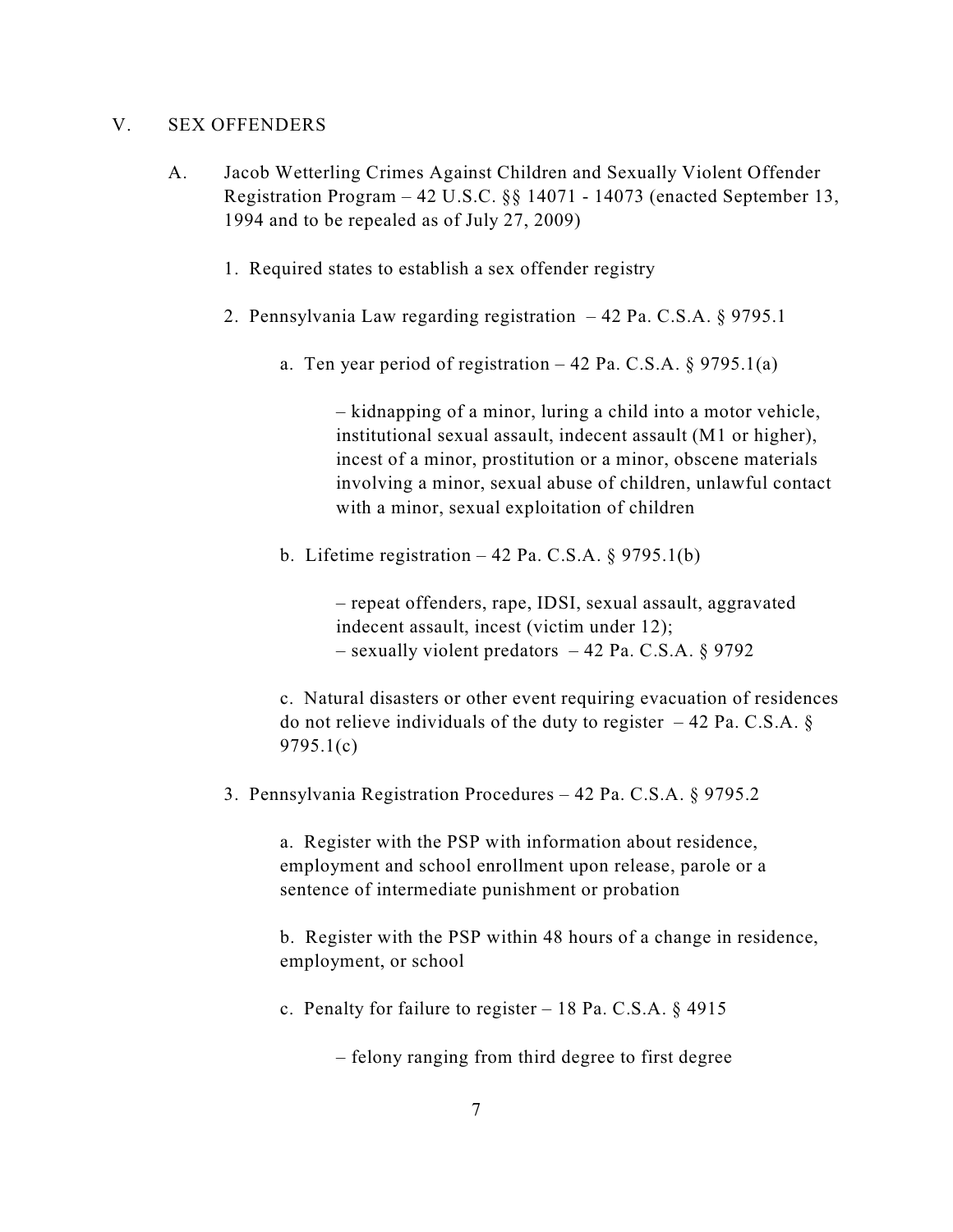- B. Sex Offender Registration and Notification Act [SORNA] 42 U.S.C. §§ 16901-16929 (enacted July 27, 2006)
	- 1. Generally

– creates a new sex offender registry law

– requires registered sex offenders to provide more extensive info – creates new offenses directed at persons required to register with stiffer penalties, including in some cases consecutive mandatory minimum sentences (18 U.S.C. § 2250) – national guidelines were published for comment in May, 2007 and

are intended to provide all registration jurisdictions with guidance, explanation and advice regarding the implementation and administration of SORNA

- 2. Who is a "sex offender" subject to SORNA?
	- a. A person is a "sex offender" subject to SORNA if the person was convicted of a "sex offense," 42 U.S.C. § 16911(1), which generally means,  $42 \text{ U.S.C.} \$   $16911(5)(\text{A})$ :
	- (1) Sexual Acts and Sexual Contact Offenses (except consensual contact, 42 U.S.C. § 16911(5)(C), if the victim was an adult, unless the adult was under the custodial authority of the offender at the time of the offense, or if the victim was at least 13 years old and the offender was not more than 4 years older than the victim)
	- (2) Specified Offenses Against Minors
	- (3) Specified Federal Offenses
	- (4) Specified Military Offenses [10 U.S.C. § 951 note, *i.e.*, sex offenses as defined in SORNA and such other conduct as the Secretary deems appropriate]
	- (5) Attempt or Conspiracy to commit an offense described above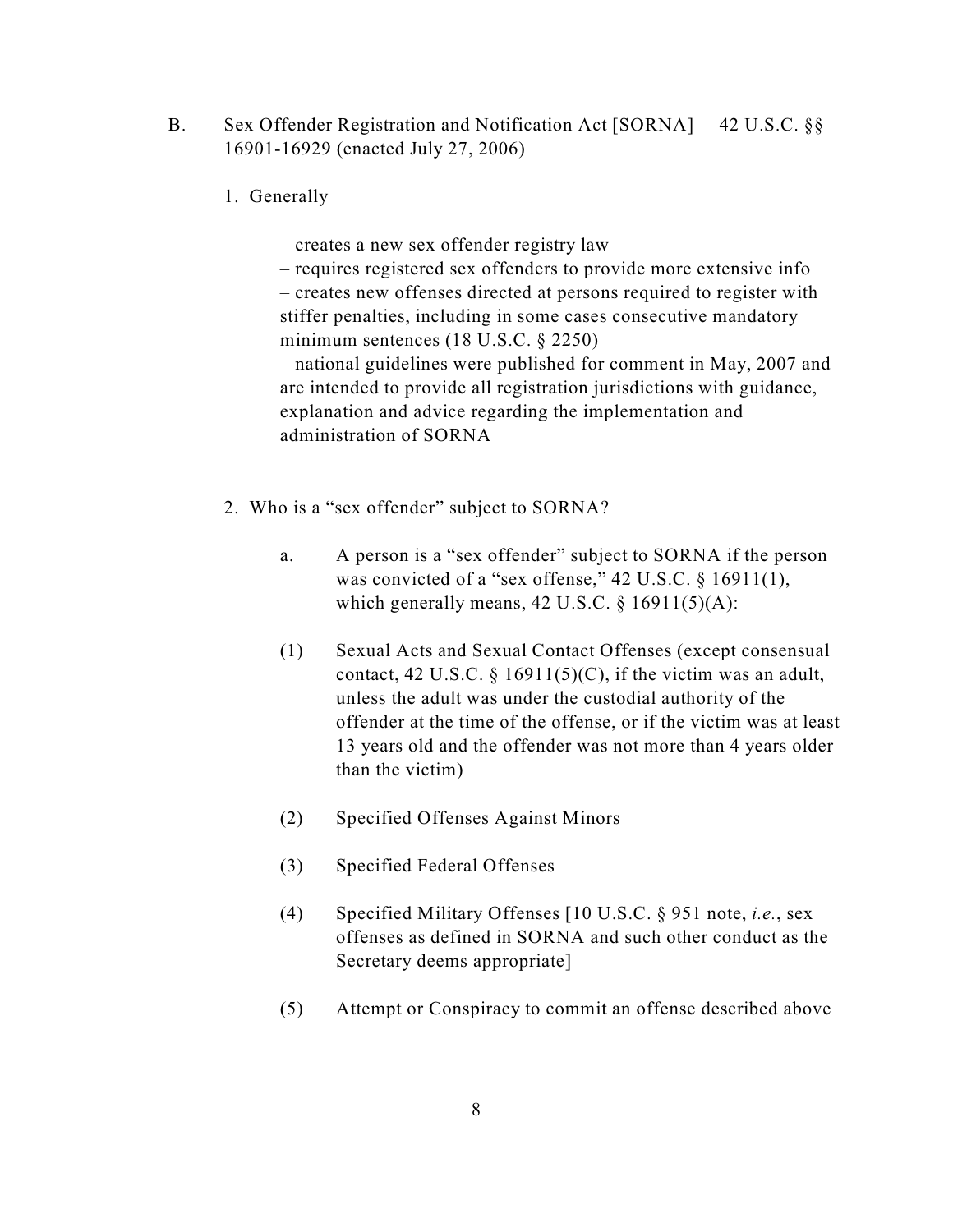- b. Adjudications of Delinquency; but only if the person was at least 14 years old at the time of the offense and the offense was comparable to or more severe than aggravated sexual abuse [18 U.S.C. § 2241] or attempt or conspiracy to commit such an offense. 18 U.S.C. § 16911(8)
- c. Substantive Offenses Added By Regulation
- 3. Registration by Tier Classifications

a. Tier III (42 U.S.C. § 16911(4)) offenders must register for life or 25 years if "clean record" for that long and the offense was a delinquent adjudication

b. Tier II (42 U.S.C.  $\S$  16911(3)) offenders must register for 25 years with no relief for a "clean record"

c. Tier I (42 U.S.C. § 16911(2)) offenders must register for 15 years, reduced by 5 years if "clean record" for 10 years

4. Information to be Provided – 42 U.S.C. § 16914

– the information to be provided is quite extensive and in addition to the name, address, phone number, employment and school information, the sex offender must provide, *inter alia*, his license plate number and description of any vehicle owned or operated; Internet identifiers and addresses; temporary lodging information about any place in which the sex offender is staying for 7 or more days (vacation for a week or more).

5. In Person Verification  $-42$  U.S.C. § 16916

Offenders must appear in person in each jurisdiction where they are required to be registered to allow a photograph to be taken and verify the information once a year for Tier I offenders, once every 6 months for Tier II offenders, and once every 3 months for Tier III offenders.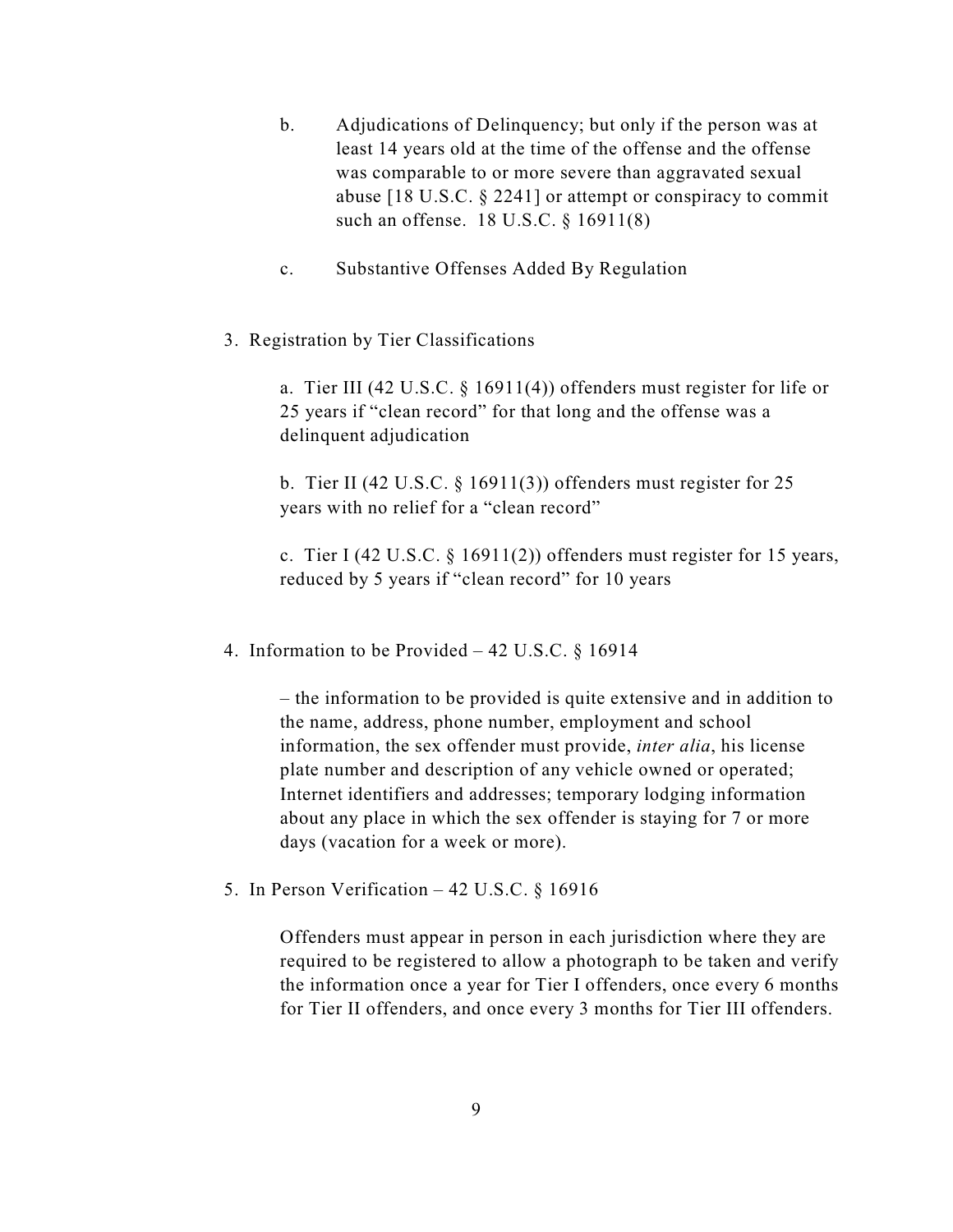- 6. Failure to Register 18 U.S.C.  $\S$  2250
	- a. Penalty = statutory maximum of 10 years  $(18 \text{ U.S.C. } 8 \text{ 2250(a)})$
	- b. Affirmative Defenses (18 U.S.C. § 2250(b))
	- c. Crime of Violence

Sex offender who fails to register and commits a crime of violence shall be sentenced to a consecutive term of not less than 5 years and not more than 30 years  $(18 \text{ U.S.C. } § 2250(c))$ 

- C. Civil Commitment of a Sexually Dangerous Person 18 U.S.C. § 4248
	- 1. Sexually Dangerous Person defined 18 U.S.C. § 4247(a)(5)

A person who has engaged or attempted to engage in sexually violent conduct or child molestation and who is sexually dangerous to others (18 U.S.C.  $\S$  4247(a)(6); i.e., the person suffers from a serious mental illness, abnormality, or disorder as a result of which he would have serious difficulty in refraining from sexually violent conduct or child molestation if released).

2. Basic Procedure

In relation to a person in BOP custody, the AG may certify that the person is a sexually dangerous person and if, after a hearing, the court finds by clear and convincing evidence that the person is a sexually dangerous person, the court shall commit the person to the custody of the AG where the person will remain until the director of the facility where the person is housed determines that the person is no longer a sexually dangerous person and initiates proceedings with the court that ordered the commitment.

**PRACTICE TIP:** If you have a client in BOP custody or who is expected to by in BOP custody in the future, advise the client not to discuss any prior sex offense convictions, charges, treatment or behavior and advise the client against signing blanket releases for government officials to obtain prior treatment records.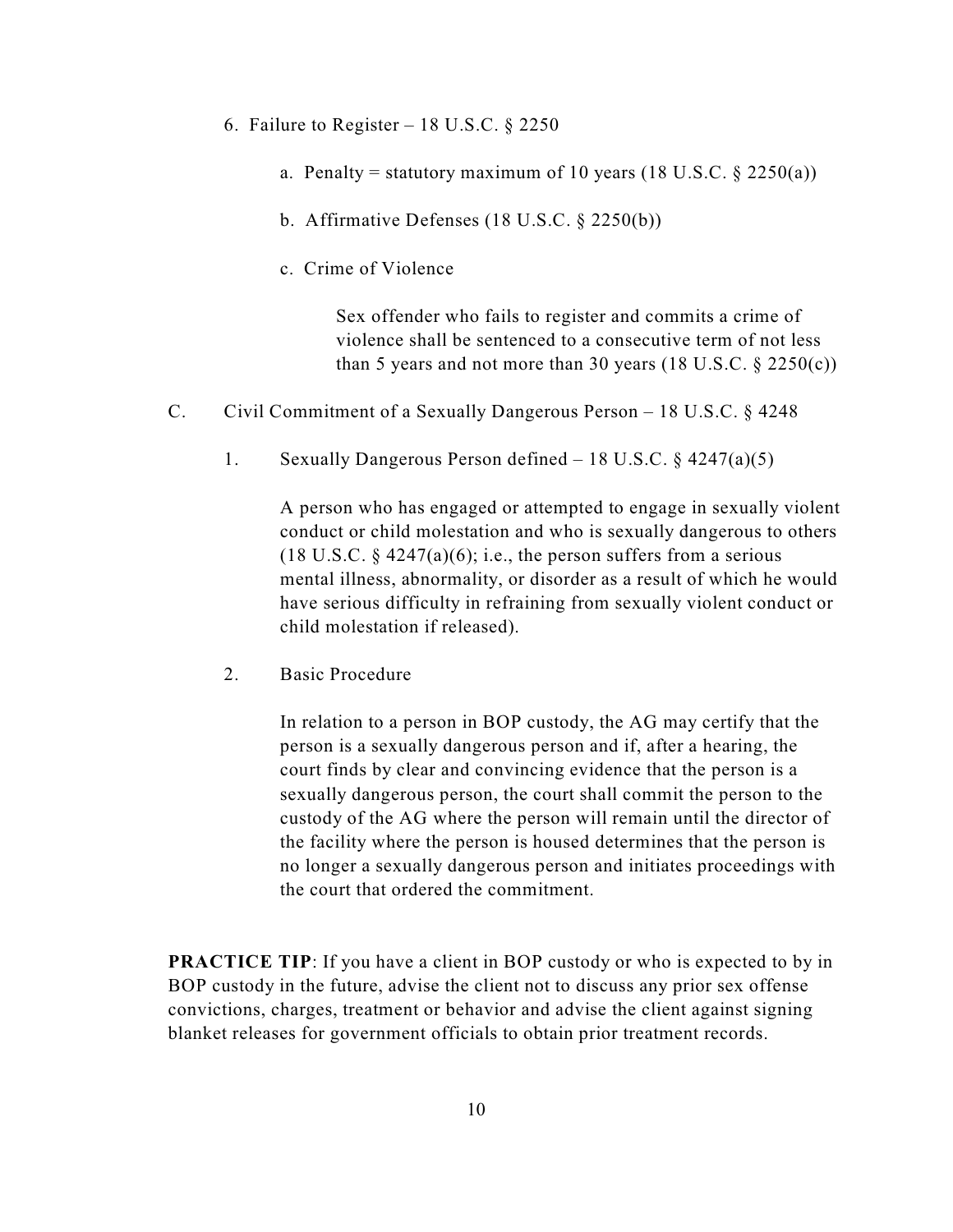### VI. MISCELLANEOUS ISSUES

- A. Double Jeopardy
	- 1. Prosecution in the Federal system first and then the State system – barred by 18 Pa. C.S.A. § 111
	- 2. Prosecution in the State system first and then the Federal system
		- a. No prohibitive statute and no constitutional bar

*Abbate v. United States*, 359 U.S. 187, 79 S.Ct. 666, 3 L.Ed.2d 729 (1959)(finding that the Double Jeopardy Clause does not bar federal prosecution of defendants who have already been prosecuted for the same acts by the state)

b. Department of Justice Policy not followed and not enforceable

Department of Justice Manual § 9-2.142 (Petite Policy): DOJ policy precludes the initiation or continuation of a federal prosecution following a state prosecution or a prior federal prosecution based on substantially the same act, acts or transaction unless there is a compelling federal interest supporting the dual or successive federal prosecution. The United States Attorney must obtain the approval of the Assistant Attorney General before initiating such a prosecution.

– Courts have held that this is an administrative policy and unenforceable against the government. *United States v. Meade*, 110 F.3d 190, 201  $(1<sup>st</sup> Cir. 1997)$ 

- B. Suppression of Evidence
	- 1. State Court Decisions Likely To Be More Favorable to Defendants

– protections of individual privacy against unreasonable governmental searches and seizures under the Pennsylvania Constitution are more expansive than those afforded under the United States Constitution.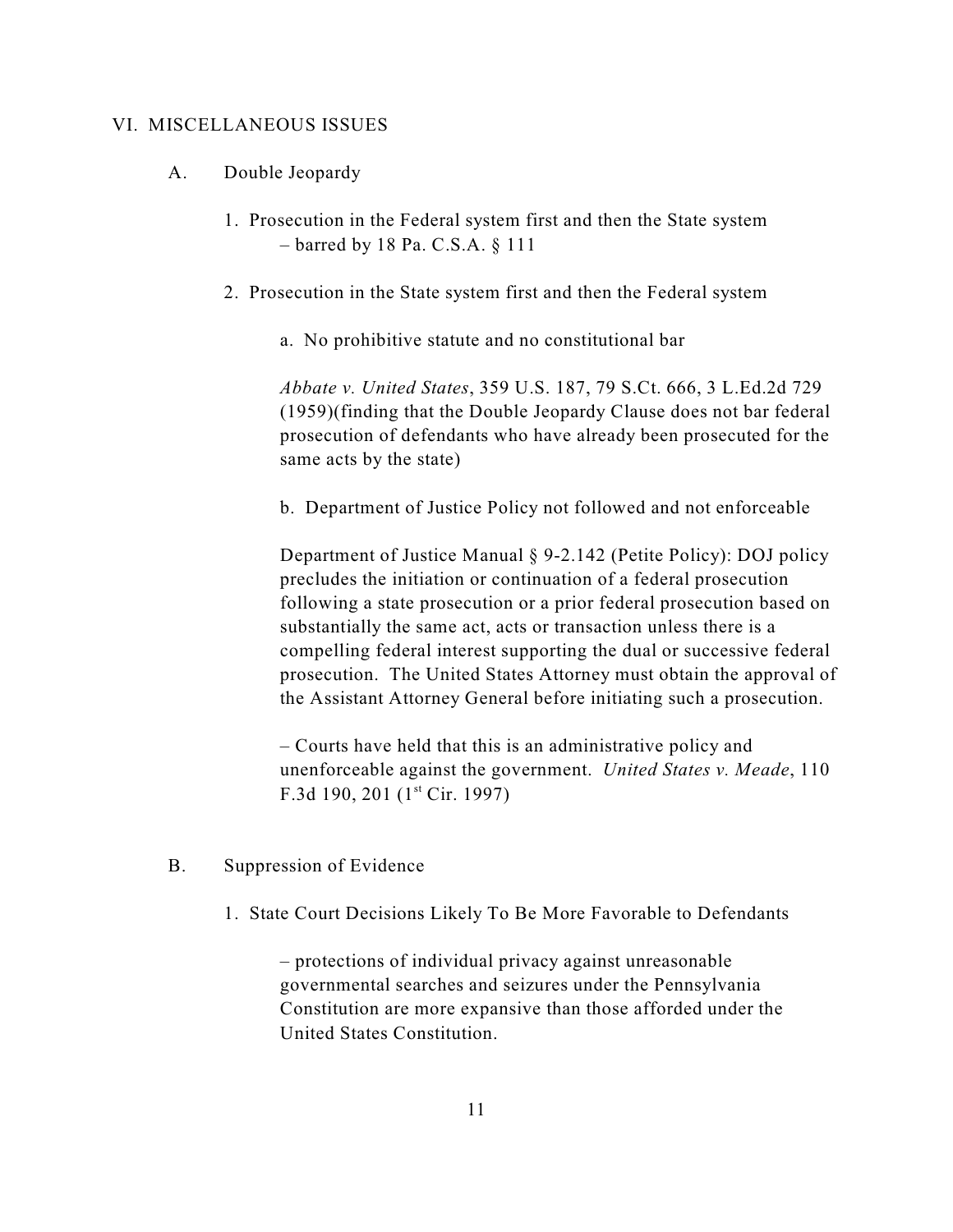2. Response to State Court Decisions That Are Favorable to Defendants

– the Third Circuit has expressed displeasure with the prosecutorial tactic of shifting cases to federal court following an unfavorable state court decision

3. Good Faith Exception

*United States v. Leon*, 468 U.S. 897, 104 S.Ct. 3405 (1984): The good faith exception to the exclusionary rule permits the introduction of evidence obtained under an otherwise invalid warrant if the officers acted within the scope of and in good faith reliance on the warrant. Four circumstances where the good faith exception does not apply: (1) a false or reckless affidavit; (2) a rubber stamp judicial review; (3) a facially deficient affidavit; and (4) a facially deficient warrant.

- C. Credit for Time in Custody
	- 1. Statute 18 U.S.C. § 3585(b)

A defendant shall be given credit toward the service of a term of imprisonment for any time he has spent in official detention prior to the date the sentence commences–

(1) as a result of the offense for which the sentence was imposed; or (2) as a result of any other charge for which the defendant was arrested after the commission of the offense for which the sentence was imposed;

that has not been credited against another sentence.

- 2. Practical Application
	- a. The Bureau of Prisons is responsible for sentence computation.  $-18$  U.S.C. § 3621(b)

b. The earliest date a federal sentence can commence is the date it is imposed.

c. When both state and federal sentences are imposed, the sentence imposed by the sovereign with primary jurisdiction is served first.